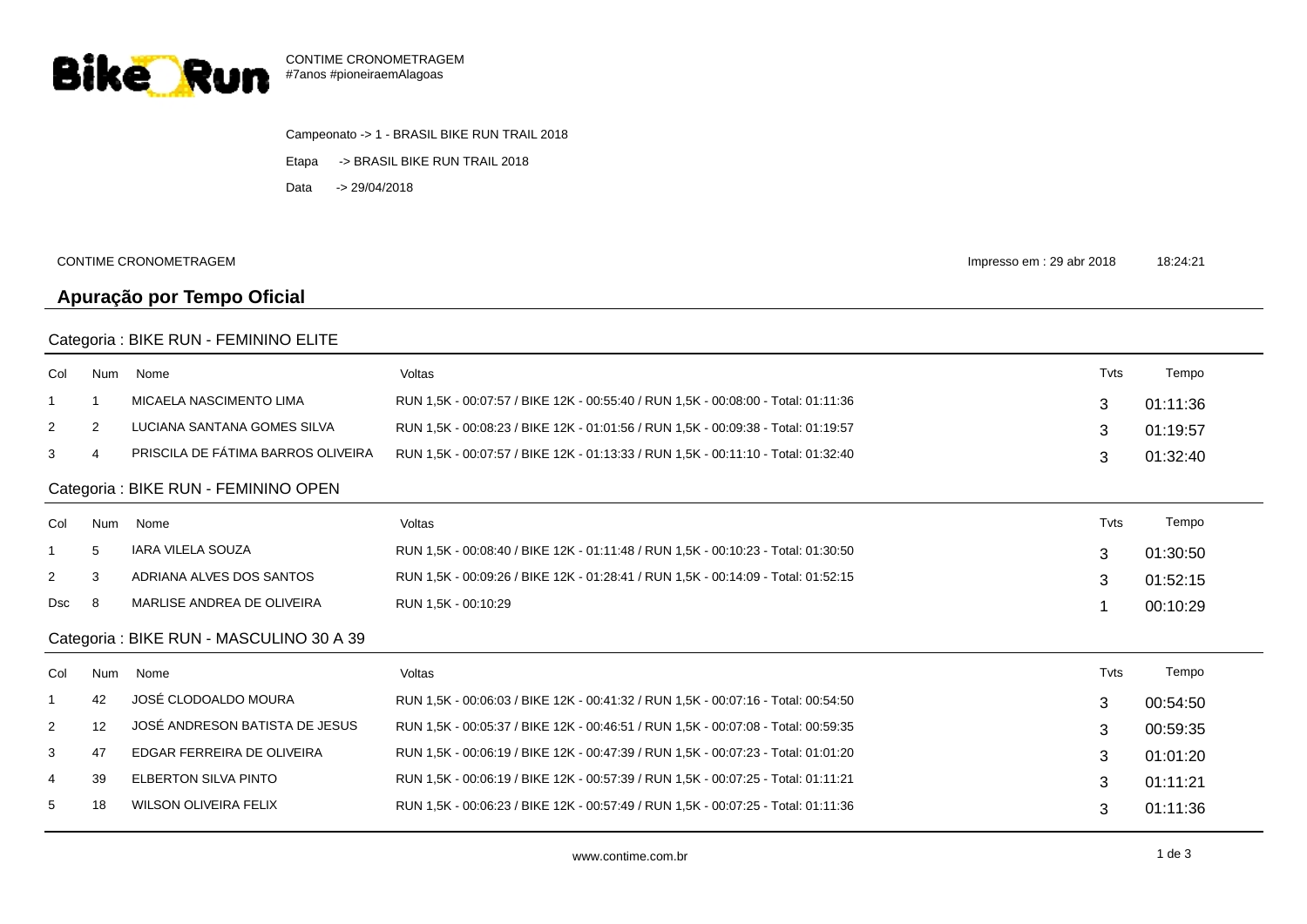| 6   | 13 | MARKUS DE LIMA SILVA                                    | RUN 1,5K - 00:06:33 / BIKE 12K - 00:58:02 / RUN 1,5K - 00:10:34 - Total: 01:15:09 | 01:15:09 |
|-----|----|---------------------------------------------------------|-----------------------------------------------------------------------------------|----------|
|     |    | DIEGO PASSOS                                            | RUN 1,5K - 00:06:37 / BIKE 12K - 01:01:52 / RUN 1,5K - 00:08:40 - Total: 01:17:09 | 01:17:09 |
| 8   | 14 | JUNIOR SOUZA                                            | RUN 1,5K - 00:07:51 / BIKE 12K - 01:07:45 / RUN 1,5K - 00:09:57 - Total: 01:25:33 | 01:25:33 |
| 9   |    | JOSE ELMO BARRETO DE AVILA JUNIOR                       | RUN 1,5K - 00:08:21 / BIKE 12K - 01:10:33 / RUN 1,5K - 00:13:52 - Total: 01:32:45 | 01:32:45 |
| Dsc | 41 | JULIANO BARBARINI MACIEL                                | RUN 1.5K - 00:06:55                                                               | 00:06:55 |
| Dsc | 9  | JOSÉ JEOFLAN EUZEBIO RIBEIRO JUNIOR RUN 1.5K - 00:08:55 |                                                                                   | 00:08:55 |
|     |    |                                                         |                                                                                   |          |

## Categoria : BIKE RUN - MASCULINO 40 A 49

| Col                                 | <b>Num</b> | Nome                                         | Voltas                                                                            | Tyts | Tempo    |  |  |
|-------------------------------------|------------|----------------------------------------------|-----------------------------------------------------------------------------------|------|----------|--|--|
| $\mathbf 1$                         | 27         | UESLEI DOS SANTOS SOUZA                      | RUN 1,5K - 00:06:03 / BIKE 12K - 00:36:22 / RUN 1,5K - 00:07:27 - Total: 00:49:51 | 3    | 00:49:51 |  |  |
| 2                                   | 20         | <b>CELSO ZUPPI</b>                           | RUN 1,5K - 00:05:35 / BIKE 12K - 00:40:33 / RUN 1,5K - 00:06:49 - Total: 00:52:56 | 3    | 00:52:56 |  |  |
| 3                                   | 17         | ALEXSANDRO BARBOSA DE MELO                   | RUN 1,5K - 00:05:58 / BIKE 12K - 00:47:30 / RUN 1,5K - 00:06:53 - Total: 01:00:19 | 3    | 01:00:19 |  |  |
| 4                                   | 26         | <b>MARCELO LOPES SILVA</b>                   | RUN 1,5K - 00:05:37 / BIKE 12K - 00:54:38 / RUN 1,5K - 00:08:21 - Total: 01:08:35 | 3    | 01:08:35 |  |  |
| 5                                   | 28         | THIAGO DE MENDONCA LOPES                     | RUN 1,5K - 00:07:04 / BIKE 12K - 00:56:54 / RUN 1,5K - 00:09:07 - Total: 01:13:04 | 3    | 01:13:04 |  |  |
| 6                                   | 24         | GUSTAVO JOSÉ SEABRA DO<br><b>NIACCIMENTO</b> | RUN 1,5K - 00:06:22 / BIKE 12K - 00:59:08 / RUN 1,5K - 00:07:40 - Total: 01:13:09 | 3    | 01:13:09 |  |  |
| 7                                   | 46         | ADSON CARNEIRO                               | RUN 1,5K - 00:08:03 / BIKE 12K - 00:54:43 / RUN 1,5K - 00:11:18 - Total: 01:14:03 | 3    | 01:14:03 |  |  |
| 8                                   | 19         | CLEVERTON OLIVEIRA DANTAS                    | RUN 1,5K - 00:07:38 / BIKE 12K - 01:00:59 / RUN 1,5K - 00:08:46 - Total: 01:17:23 | 3    | 01:17:23 |  |  |
| 9                                   | 21         | ERIVALDO SANTOS PEREIRA                      | RUN 1.5K - 00:06:48 / BIKE 12K - 01:09:26 / RUN 1.5K - 00:08:19 - Total: 01:24:33 | 3    | 01:24:33 |  |  |
| 10                                  | 23         | JAMES TAVARES DOS SANTOS                     | RUN 1,5K - 00:08:27 / BIKE 12K - 01:11:58 / RUN 1,5K - 00:10:29 - Total: 01:30:54 | 3    | 01:30:54 |  |  |
| 11                                  | 44         | <b>GENALDO VIANA DOS SANTOS</b>              | RUN 1,5K - 00:08:22 / BIKE 12K - 01:11:19 / RUN 1,5K - 00:11:49 - Total: 01:31:29 | 3    | 01:31:29 |  |  |
| <b>Dsc</b>                          | 43         | <b>MARLUCIO RAMOS DA COSTA</b>               | RUN 1,5K - 00:05:05                                                               |      | 00:05:05 |  |  |
| <b>Dsc</b>                          | 22         | EDILBERTO OLIVEIRA SOUSA                     | RUN 1,5K - 00:08:26                                                               |      | 00:08:26 |  |  |
| Categoria: BIKE RUN - MASCULINO 50+ |            |                                              |                                                                                   |      |          |  |  |
| Col                                 | Num        | Nome                                         | Voltas                                                                            | Tyts | Tempo    |  |  |

|                | 40 | TAMAR MONTEIRO MELO      | RUN 1,5K - 00:06:04 / BIKE 12K - 00:48:19 / RUN 1,5K - 00:07:49 - Total: 01:02:11 | 01:02:11 |
|----------------|----|--------------------------|-----------------------------------------------------------------------------------|----------|
|                | 34 | ROBSON SANTANA DINIZIO   | RUN 1,5K - 00:06:07 / BIKE 12K - 01:00:07 / RUN 1,5K - 00:06:34 - Total: 01:12:47 | 01:12:47 |
| 3              | 30 | ADILSON JORGE DOS SANTOS | RUN 1,5K - 00:06:21 / BIKE 12K - 01:00:30 / RUN 1,5K - 00:08:21 - Total: 01:15:11 | 01:15:11 |
| $\overline{4}$ | 32 | JONATAN LIMA DE SOUZA    | RUN 1,5K - 00:06:57 / BIKE 12K - 01:03:36 / RUN 1,5K - 00:08:19 - Total: 01:18:50 | 01:18:50 |
| $5 -$          | 31 | JOSÉ CARDOSO GARCIA      | RUN 1,5K - 00:10:12 / BIKE 12K - 01:19:53 / RUN 1,5K - 00:12:59 - Total: 01:43:03 | 01:43:03 |